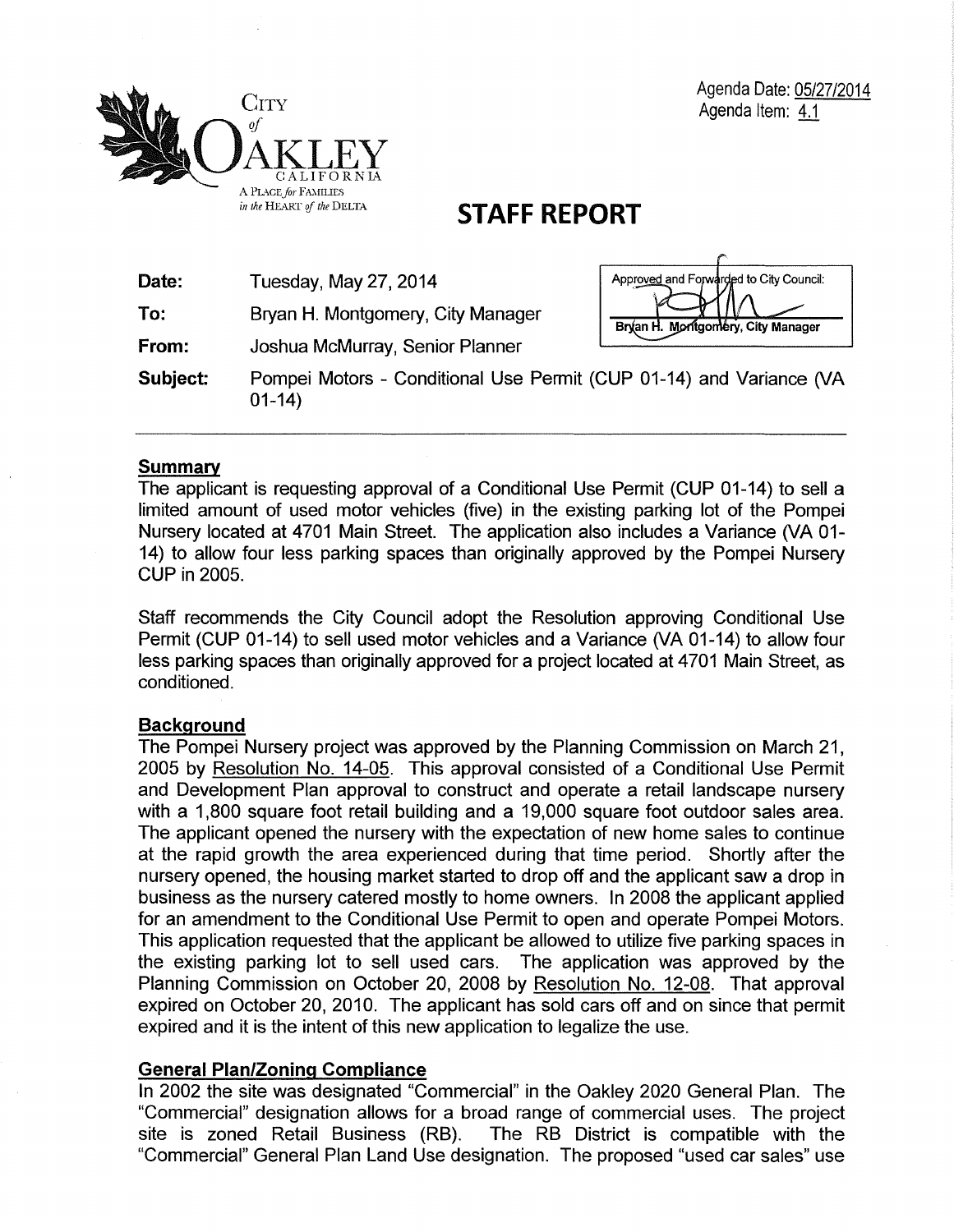Subject: Pompei Motors Date: May 27, 2014 Page 2

is ancillary to the existing "Nursery" use, which would be classified in the Zoning Ordinance as a retail use where the display of the cars is not conducted in a retail building. This use is allowed in the RB District with the approval of a Conditional Use Permit.

## Project Description

The existing Pompei Nursery property is approximately 1.03-acres in size. The site is developed with an existing nursery consisting of a 1 ,800 square foot retail building and a 19,000 square foot outdoor sales area, a 19 parking space parking lot, landscaping and associated site improvements. The project site is rectangular in shape, fronting on Main Street, Almond Tree Lane and Clearwood Drive. The frontage improvements consisting of curb, gutter, and sidewalk and landscaping have already been constructed along the three project frontages.

The project consists of two different components as follows:

#### Conditional Use Permit

The proposed "used car sales" use is ancillary to the existing "Nursery" use, which would be considered a retail use where the display of the cars is not conducted in a retail building. This use is allowed in the RB District with the approval of a Conditional Use Permit. The purpose of a Conditional Use Permit is to allow for uses that are not allowed by right, and to ensure, through conditions, that the proposed land use is compatible with the surrounding land uses in the neighborhood.

#### Variance

The Conditional Use Permit approval in 2005 required the Pompei Nursery provide 17 parking spaces, which the approved plans show. There are existing parking spaces at the nursery, two more than originally required. The proposed application requests the use of five parking spaces and it is assumed with such a limited number of vehicles for sale that there will typically be only one client on the property at a time, resulting in the need for 1 parking space for the proposed use. In total the proposed use will require six parking spaces, which would leave the site with 13 parking space for the nursery; four less than previously approved. The Variance request would allow for the reduction in parking spaces from the previously approved project. Staff is recommending a condition of approval that should a parking issue arise in the future, the application would be brought back to the City Council for reconsideration. It should be noted that in the seven years the business has been operation, both with and without the used car sales use, the City has not received any complaints about parking issues.

## **Analysis**

## Land Use Compatibility

The project site is bound by residential properties to the west and north. Existing single family uses exist to the south, with the eastern most parcel sharing the same Retail Business zoning as the subject property. Main Street and vacant, commercially zoned properties exist to the east. The proposed project site is in a small commercial corridor on Main Street extending from the property directly south of the project site to East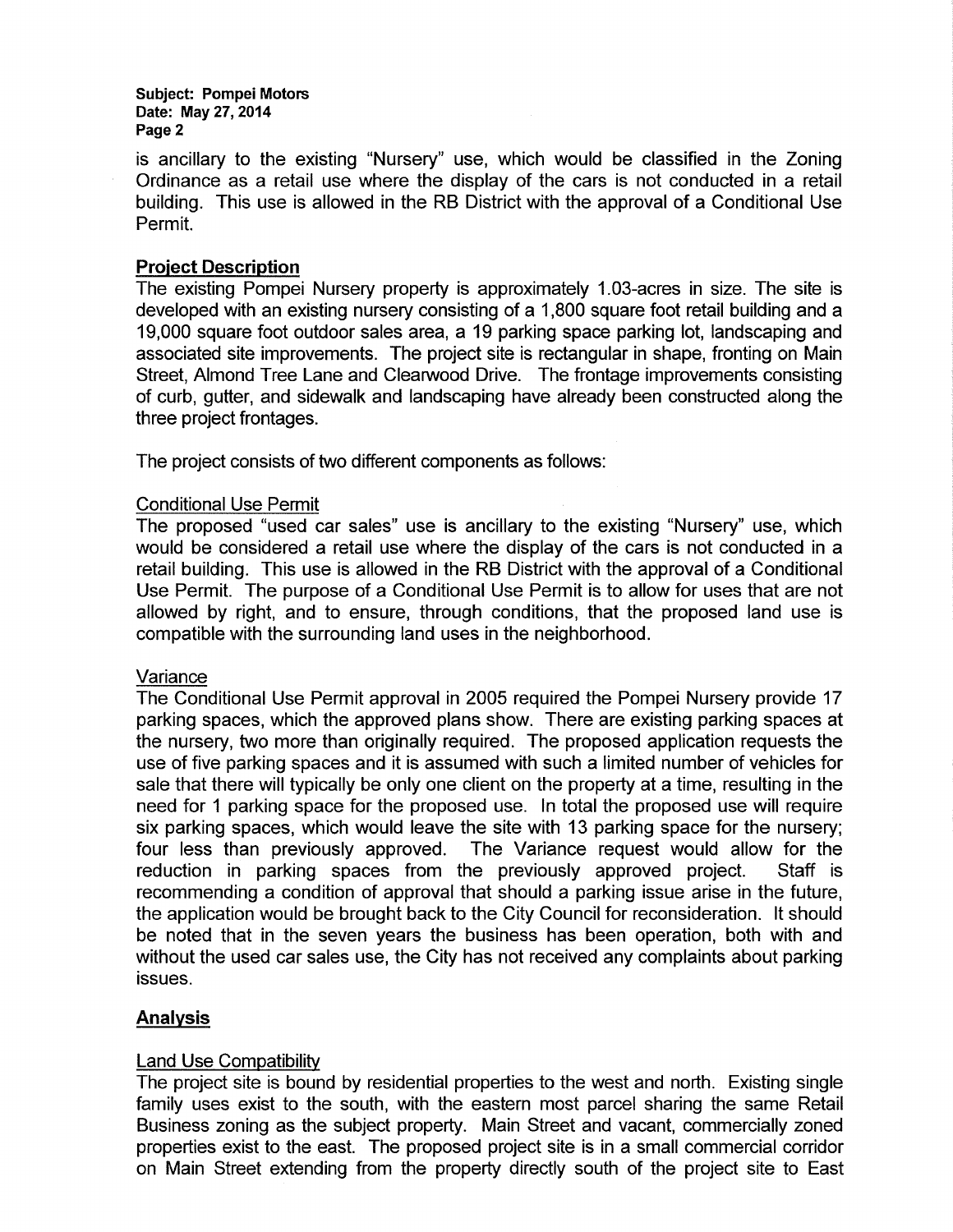#### Subject: Pompei Motors Date: May 27,2014 Page 3

Cypress Road, with the exception of the existing residential subdivision located directly north of the project site on the west side of Main Street.

The proposed used car sales use would be ancillary to the existing retail nursery use on the property. There have been several recommended conditions of approval added to the resolution to ensure that the proposed project remain compatible with the existing use on site and the surrounding neighborhood. These conditions are similar to what the Planning Commission approved back in 2008 and address where sales information would be posted on vehicles, signage (including banners, flag signs, pennants, and other attention getting devices), and the parking lot display area.

The parking lot used for the used car display area is located directly off Main Street. That area is currently being used as a parking lot for the nursery and Staff finds that this area would have the least amount of impact on the surrounding neighborhood based on its location and current use. The applicant has requested that the vehicles stay out in the parking lot overnight. The previous approval required that the cars be moved from the parking lot to the storage area in the rear of the property at the close of business each day. Staff feels that with the recommended conditions that only allow for a small amount of advertising on each individual vehicle that there is virtually no impact of leaving five cars in the parking lot overnight.

## Operational Characteristics

The applicant has provided a letter containing details about the used car sales business, which is attached to this Staff Report. The business hours for the used car sales would be daily from 9:00 AM to 6:00 PM. These days and hours are similar to that of the Nursery, with the Nursery closed on Mondays and at 5:00 PM each day.

#### Environmental Review

This project is categorically exempt from the California Environmental Quality Act (CEQA) pursuant to CEQA Guidelines Section  $15301 -$  Existing Facilities. No further environmental review is required for this project.

#### Findings

Draft findings are included in the attached resolution.

#### Recommendation

Staff recommends the City Council adopt the Resolution approving Conditional Use Permit (CUP 01-14) to sell used motor vehicles and a Variance (VA 01-14) to allow three less parking spaces than originally approved for a project located at 4701 Main Street, as conditioned.

#### **Attachments**

- 1. Vicinity Map
- 2. Project Plan
- 3. Project Description from the Applicant
- 4. Proposed City Council Resolution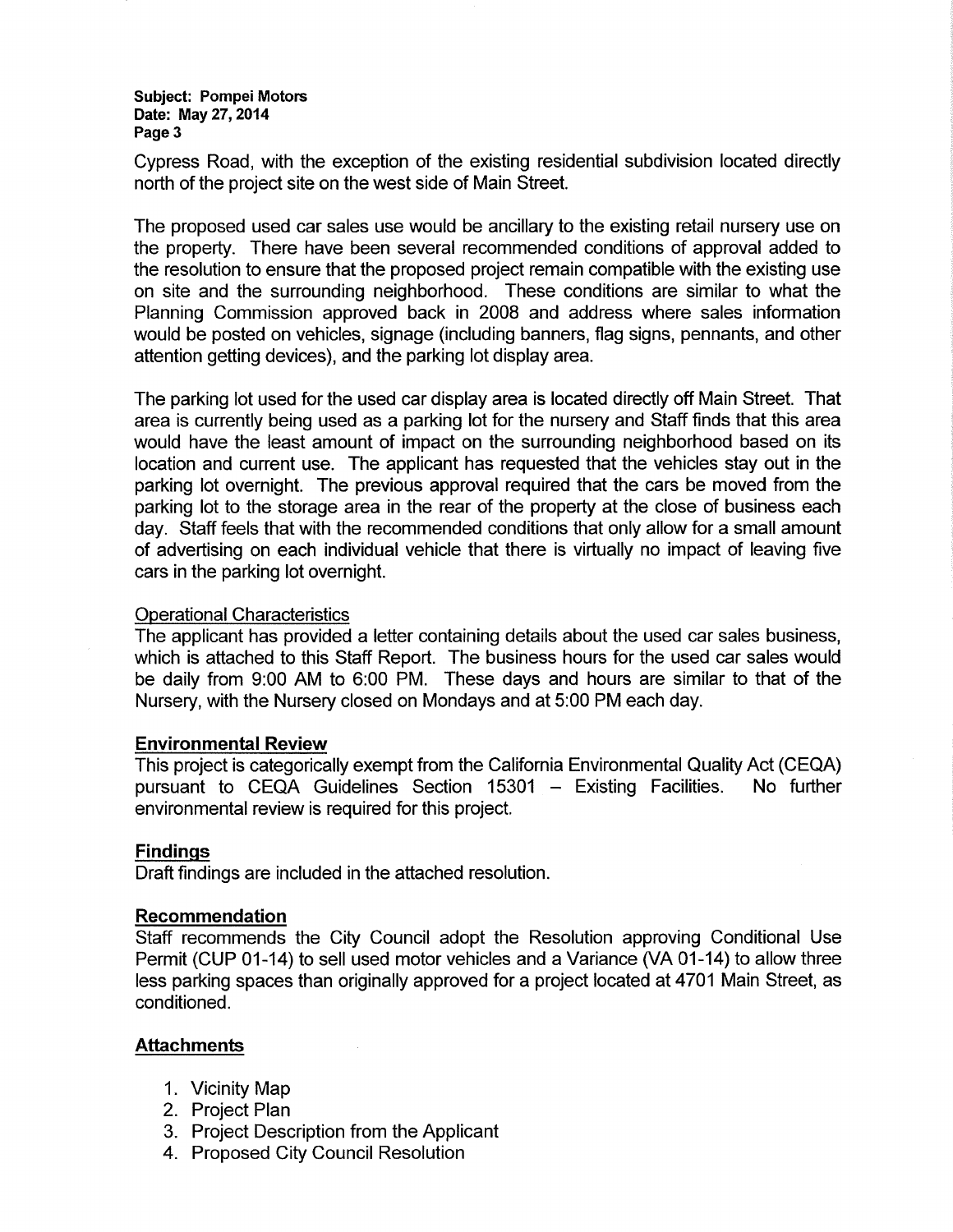**Attachment 1** 

Pompei Motors Conditional Use Permit (CUP 01-14) and Variance (VA 01-14) Vicinity Map APN: 035-493-001

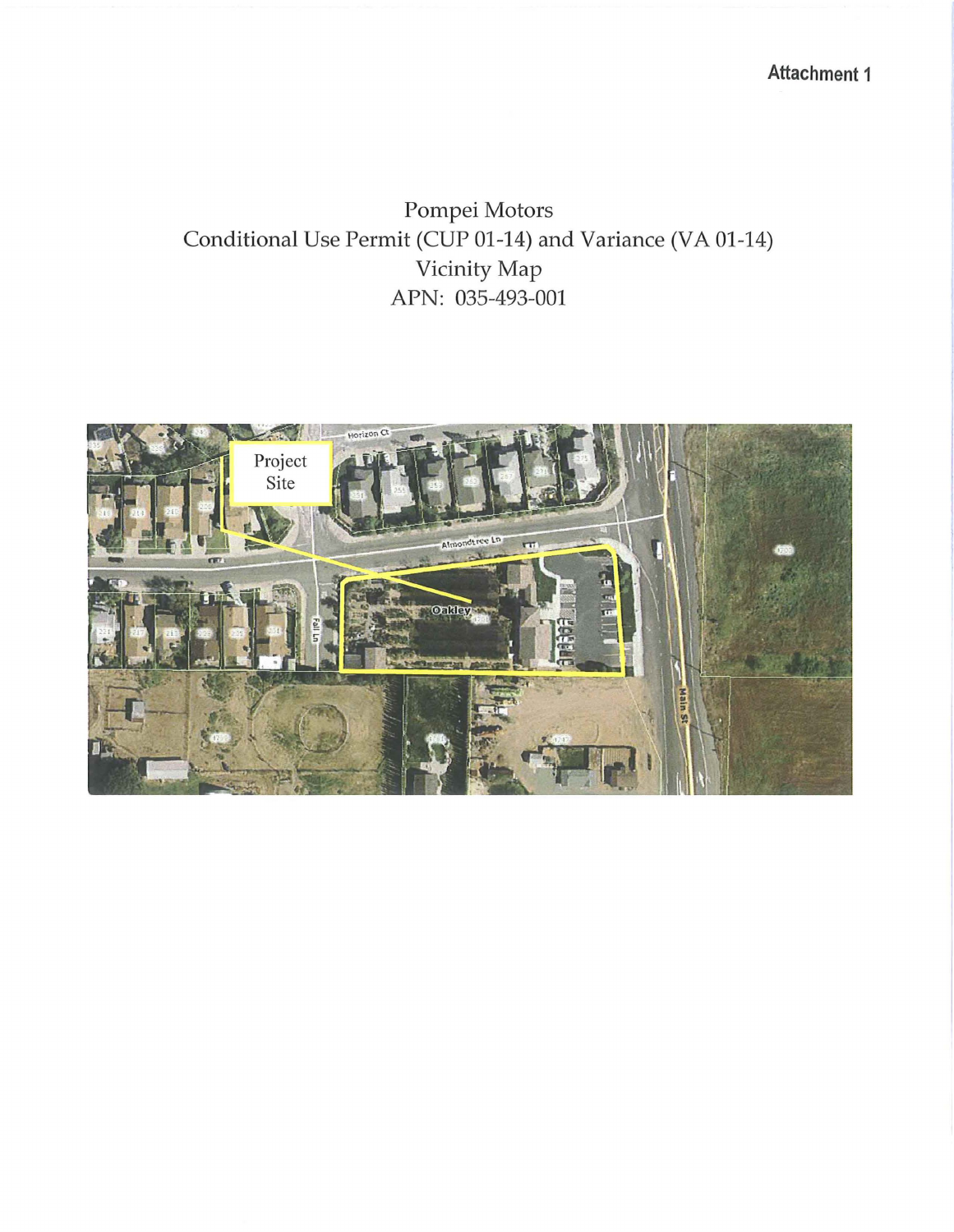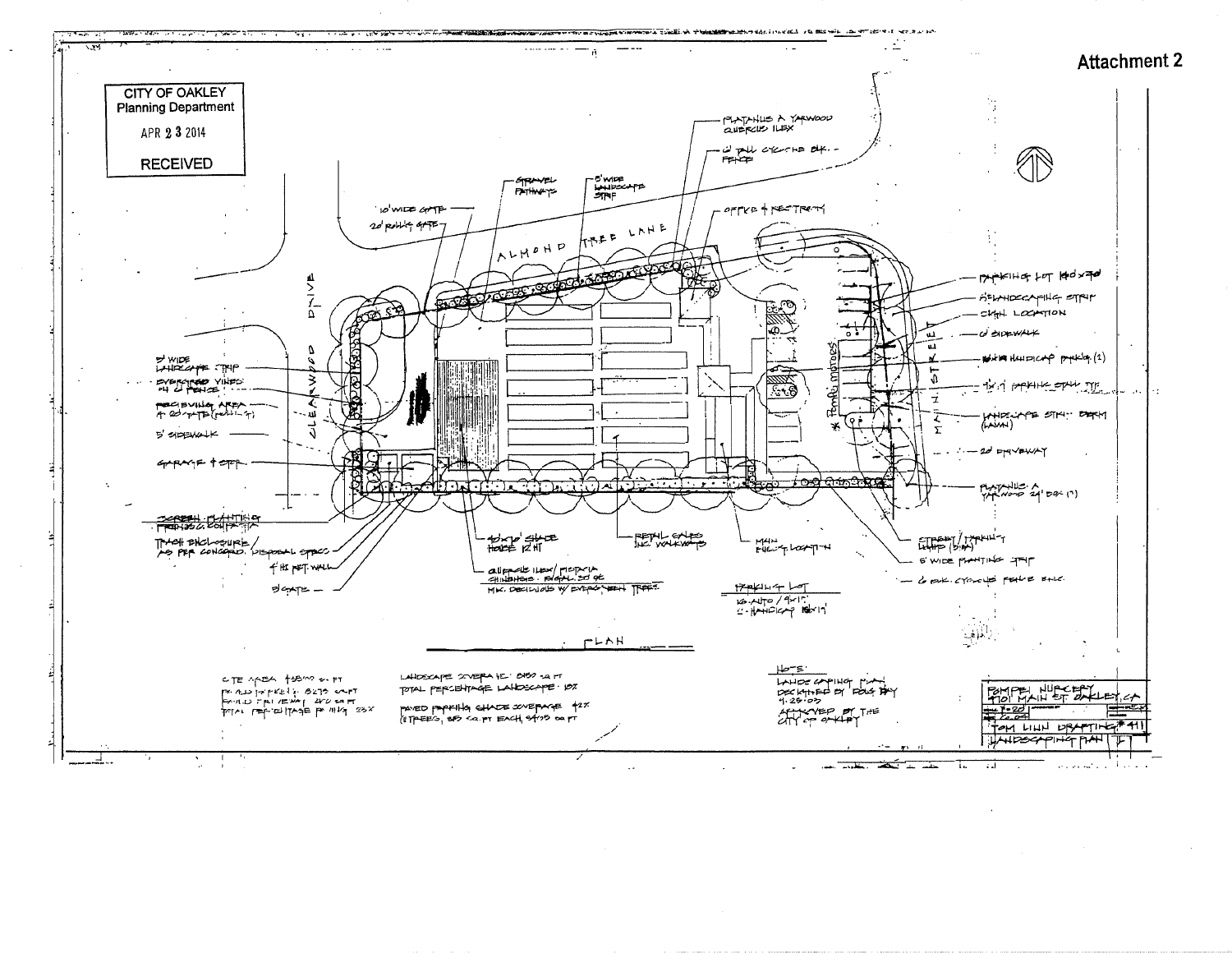CITY OF OAKLEY Planning Department

APR 2 3 <sup>2014</sup>

# **RECEIVED**



**Attachment 3**  Ph. 925 625-9100

4701 Main Street Oakley, CA 94561

April 23, 2014

To whom it may concern:

It is proposed that Pompei Motors, a business owned solely by Nino Pompei, an individual, be allowed to operate at 4701 Main St., Oakley, Ca. 94561, alongside the existing business known as Pompei Nursery.

The business hours would be daily from 9:00am to 6:00pm. Pompei Motors will retain separate office space within the premises and utilize five parking spaces in the parking area. These spaces would be utilized by Pompei Motors constantly. Pompei Motors holds a current Department of Motor Vehicles dealer license, as well as the necessary bond and insurance requirements.

Please contact act me with any questions. Thank you. me with any questions. Thank you.

Nino Pompei Pompei Motors Office- 925-625-9100 Cell- 925-640-2145

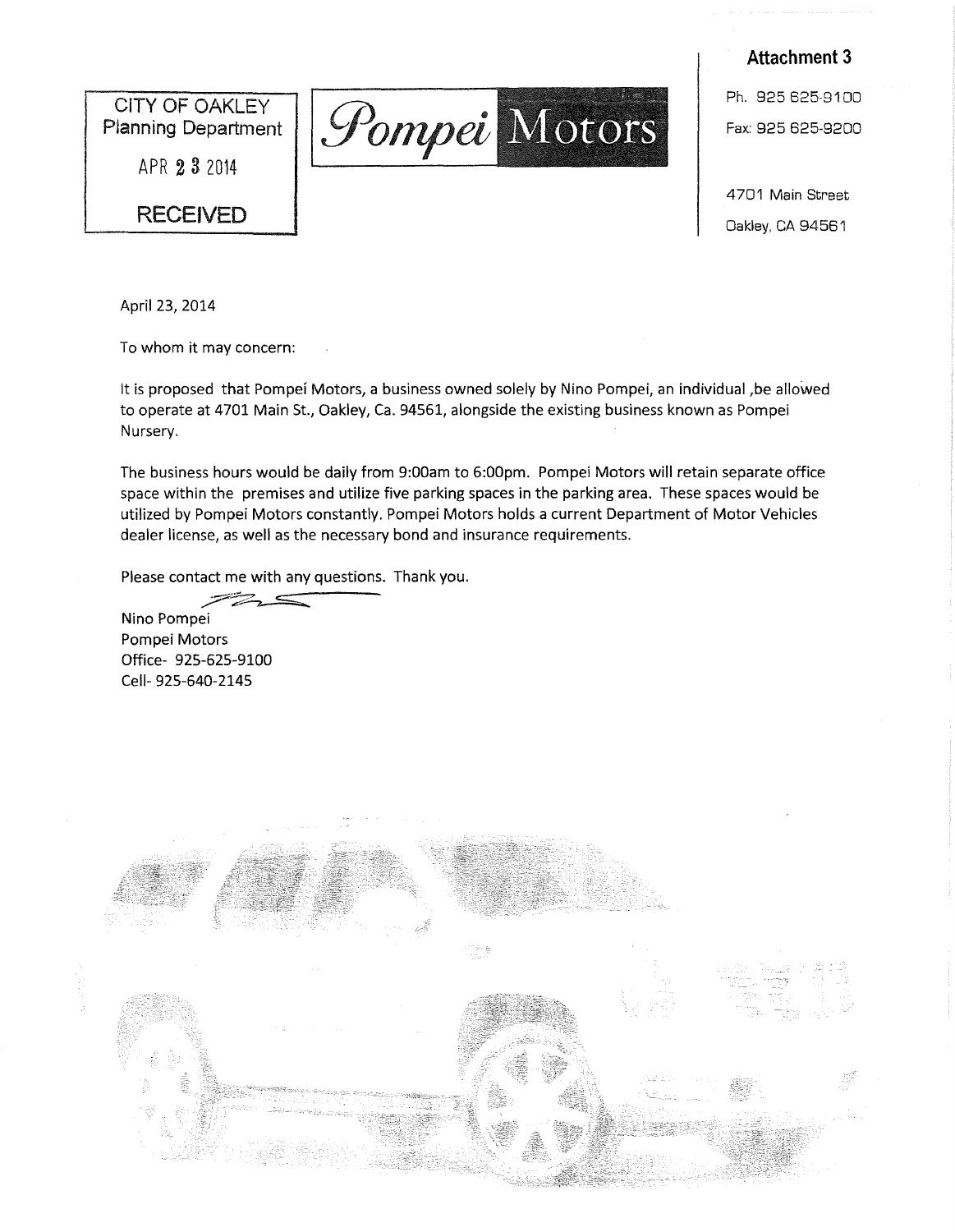# RESOLUTION NO. XX-14

# A RESOLUTION OF THE CITY OF OAKLEY CITY COUNCIL MAKING FINDINGS AND APPROVING CONDITIONAL USE PERMIT (CUP 01-14) FOR THE ESTABLISHMENT OF A USED CAR SALES USE AND VARIANCE (VA 01-14) FOR A REDUCTION IN THE PREVIOULSY APPROVED NUMBER OF PARKING SPACES FOR THE POMPEI NURSERY LOCATED AT 4701 MAIN STREET (APN 035-493-001)

#### FINDINGS

WHEREAS, on April 23, 2014, Nino Pompei ("Applicant"), submitted an application Conditional Use Permit (CUP 01-14) to sell a limited amount of used motor vehicles (five) in the existing parking lot of the Pompei Nursery. The application also includes a Variance (VA 01-14) to allow four less parking spaces than originally approved by the Pompei Nursery CUP in 2005. The project site is located at 4701 Main Street (APN 035-493-001) ("Project"); and

WHEREAS, on May 13, 2014, the project application was deemed complete per Government Code section 65920 et. seq; and

WHEREAS, the project is designated as Commercial in the Oakley 2020 General Plan, and zoned (RB) Retail Business District; and

WHEREAS, on May 16, 2014, the Notice of Public Hearing for the project was posted at the project site, Oakley City Hall, Freedom High School, and at 204 2nd Street (City Annex). The notice was also mailed out to all owners of property within a 300-foot radius of the subject property's boundaries, and to parties requesting such notice; and

WHEREAS, the project is exempt from further environmental analysis under the California Environmental Quality Act (CEQA) pursuant to CEQA Guidelines Section 15301 - Existing Facilities; and

WHEREAS, on May 27, 2014, the City Council opened the public hearing at which it received a report from City Staff, oral and written testimony from the public and applicant, and deliberated on the project. At the conclusion of its deliberations, the City Council took a vote and adopted this resolution to approve the project, as conditioned, and

WHEREAS, if any term, provision, or portion of these Findings or the application of these Findings to a particular situation is held by a court of competent jurisdiction to be invalid, void or unenforceable, the remaining provisions of these Findings, or their application to other actions related to the Project, shall continue in full force and effect unless amended or modified by the City; and

WHEREAS, these Findings are based upon the City's General Plan, the City's Zoning Ordinance, the City's Commercial and Industrial Design Guidelines, and the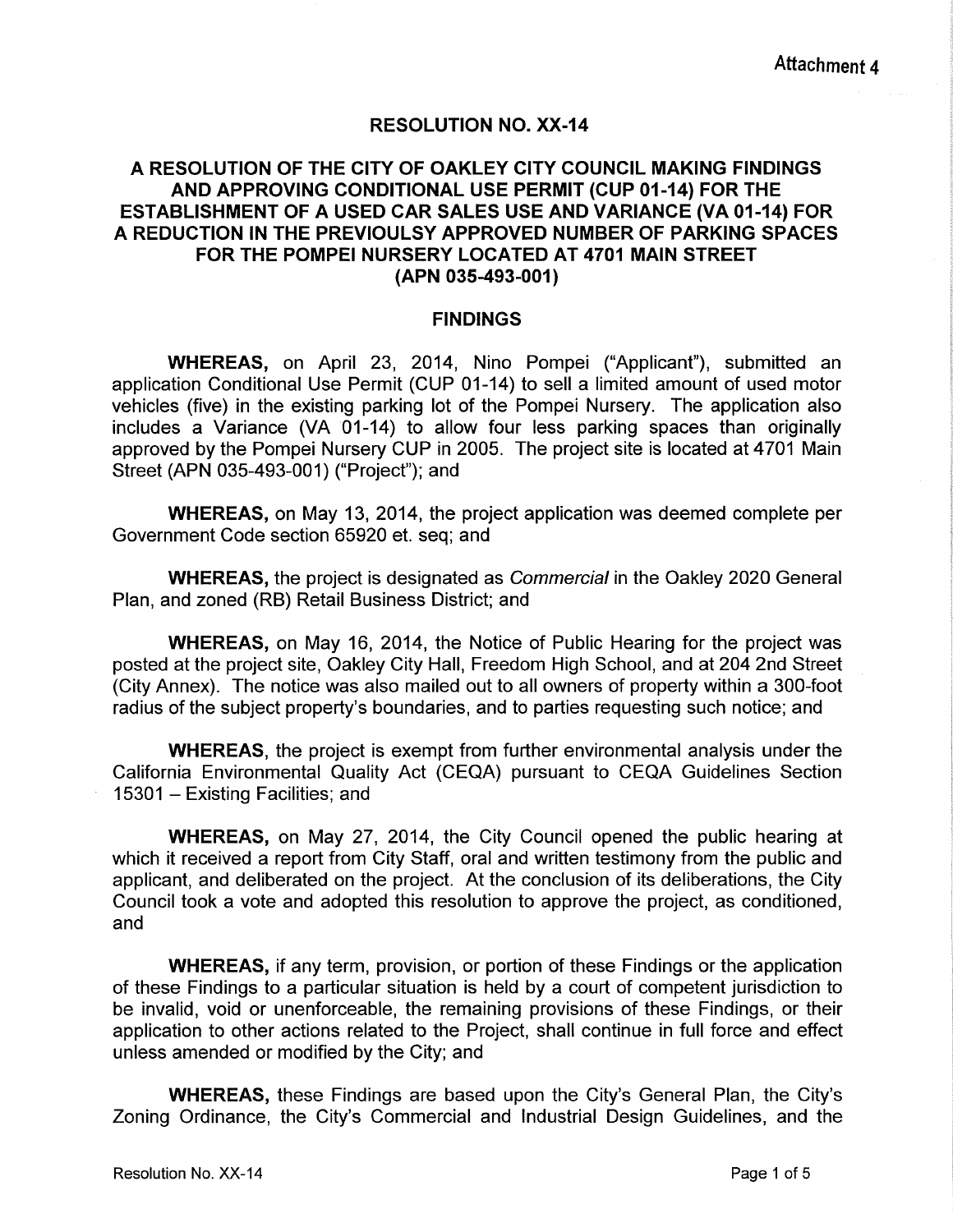information submitted to the City Council at its May 27, 2014 meeting, both written and oral, including oral information provided by the applicant, as reflected in the minutes of such meetings, together with the documents contained in the file for the project (hereinafter the "Record"); and

**NOW, THEREFORE, BE IT RESOLVED THAT,** on the basis of the above findings of fact and the entire Record, the City Council makes the following additional findings in support of the approvals:

- A. In regards to the application requesting approval of a Conditional Use Permit (CUP 01-14) to sell a limited amount of used motor vehicles (five) in the existing parking lot of the Pompei Nursery located at 4701 Main Street (APN 035-493- 001), the City Council finds that:
	- 1. The site for the proposed use is adequate in size and shape to accommodate the use in a manner complementary with the land and uses in the area in that the site is currently improved with a retail nursery, including an existing 1,800 square foot retail building, an existing 19,000 square foot outdoor sales area, an existing parking lot and associated site improvements. The Retail Business (RB) Zoning District allows for the proposed use with the approval of a Conditional Use Permit. The new ancillary "used car sales" use will be compatible and complement the existing nursery business, and help facilitate the economic development activities of the City; and
	- 2. The site for the proposed use relates to streets and highways adequate in width and pavement type to carry the quantity and kind of traffic generated by the proposed ancillary use in that the site is accessible by public rightsof-way such as Main Street and Almond Tree Lane, which are designed to handle project generated traffic; and
	- 3. The proposed use will be arranged, designed, constructed, operated, and maintained so as to be compatible with the intended character of the area and will not change the essential character of the area that is intended by the General Plan and the applicable zoning ordinances in that the proposed use is permitted in the Retail Business (RB) Zoning District with the approval of a Conditional Use Permit; and
	- 4. The proposed use provides for continued growth and orderly development of the community and is consistent with the various elements and objectives of the General Plan in that it provides a new business which may bring jobs to the City. The site is currently improved with a retail nursery. The use and site are a result of Oakley's zoning that allows for commercial lots that can accommodate this type of use.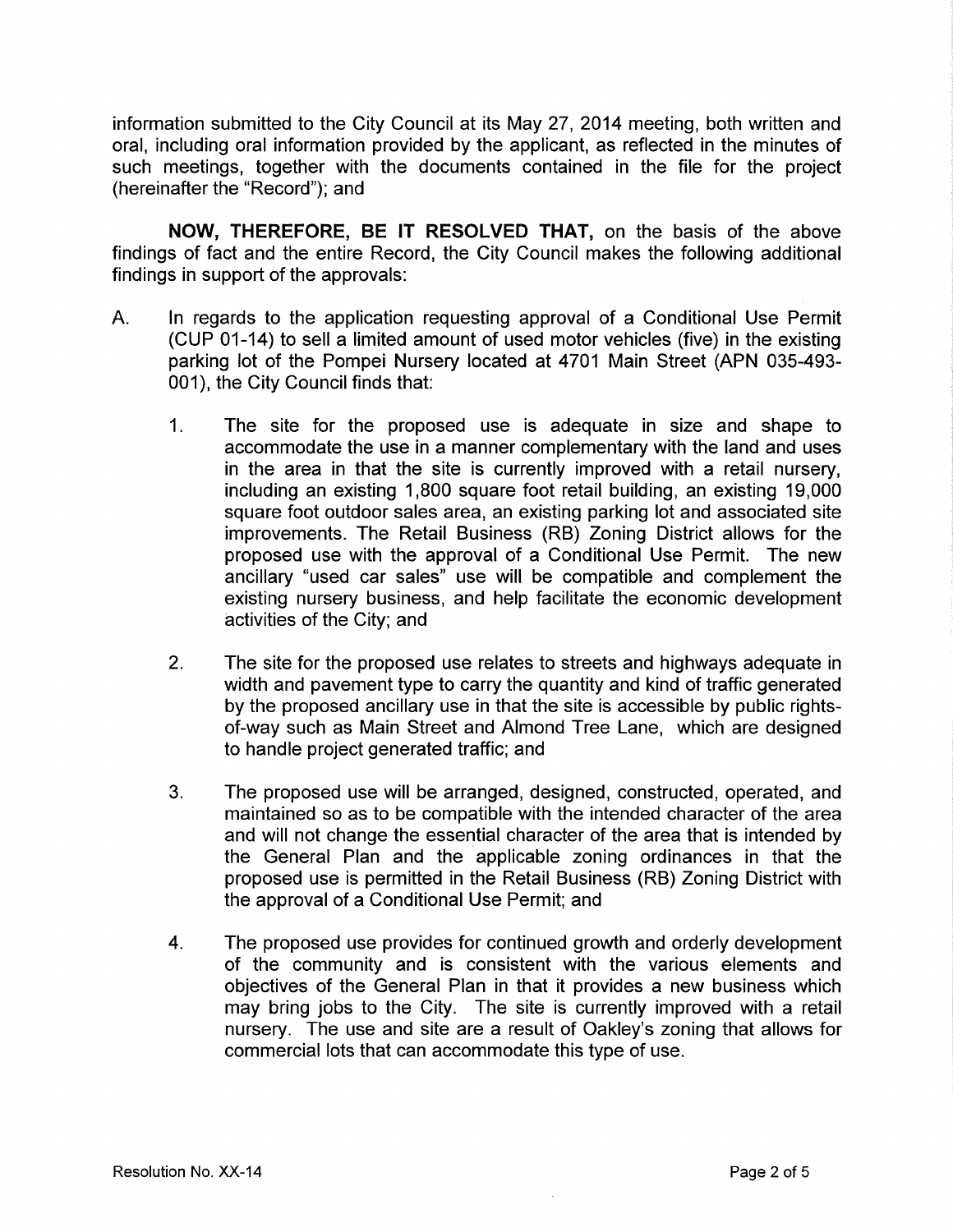- B. In regards to Variance (VA 01-14) to allow four less parking spaces than originally approved by the Pompei Nursery Conditional Use Permit Resolution No. 14-05, the City Council finds that:
	- 1. Approval of the variance would not constitute a grant of special privilege inconsistent with the limitations on other properties in the vicinity and the respective land use district in that the retail nursery that exists today was approved with 17 parking spaces and there are currently 19 parking spaces on site (two more than the original approval required). The approval of the retail sales of used cars in the existing parking lot would be ancillary to the existing retail use on site and would not create an impact to the existing parking and circulation for the retail nursery. Additionally, the project has been conditioned that should a future parking issue arise because of the used car sales use, the project would need to be brought back to the City Council for further consideration; and
	- 2. There are special circumstances applicable to the subject property because of its size, shape, topography, location or surrounding that would deprive the subject property of rights enjoyed by other properties in the vicinity if the strict application of the zoning regulations is required in that the project site is already improved with a retail nursery, retail building, and parking lot. The proposed use was already approved for a limited two year term back in 2008. The used car sales use did not create an impact in the parking lot or the existing retail nursery and therefore the ancillary used car sales use is found to be compatible with the existing retail nursery use on site; and
	- 3. Approval of a variance would substantially meet the intent and purpose of the respective land use district in which the subject property is located in that the Retail Business (RB) Zoning District allows for a broad range of Retail and Commercial uses.
- C. The project complies with Measure J Growth Management requirements.

**BE IT FURTHER RESOLVED THAT,** on the basis of the above Findings and the Record, the City Council approves of the Applicant's request for a Conditional Use Permit, subject to the following Conditions of Approval:

# **Conditions of Approval**

Applicant shall comply with the requirements of the Oakley Municipal Code. Any exceptions must be stipulated in these Conditions of Approval. Conditions of Approval are based on the application received by the Community Development Department on **April** 23, **2014,** as well as additional information acquired since that time and made part of the project file.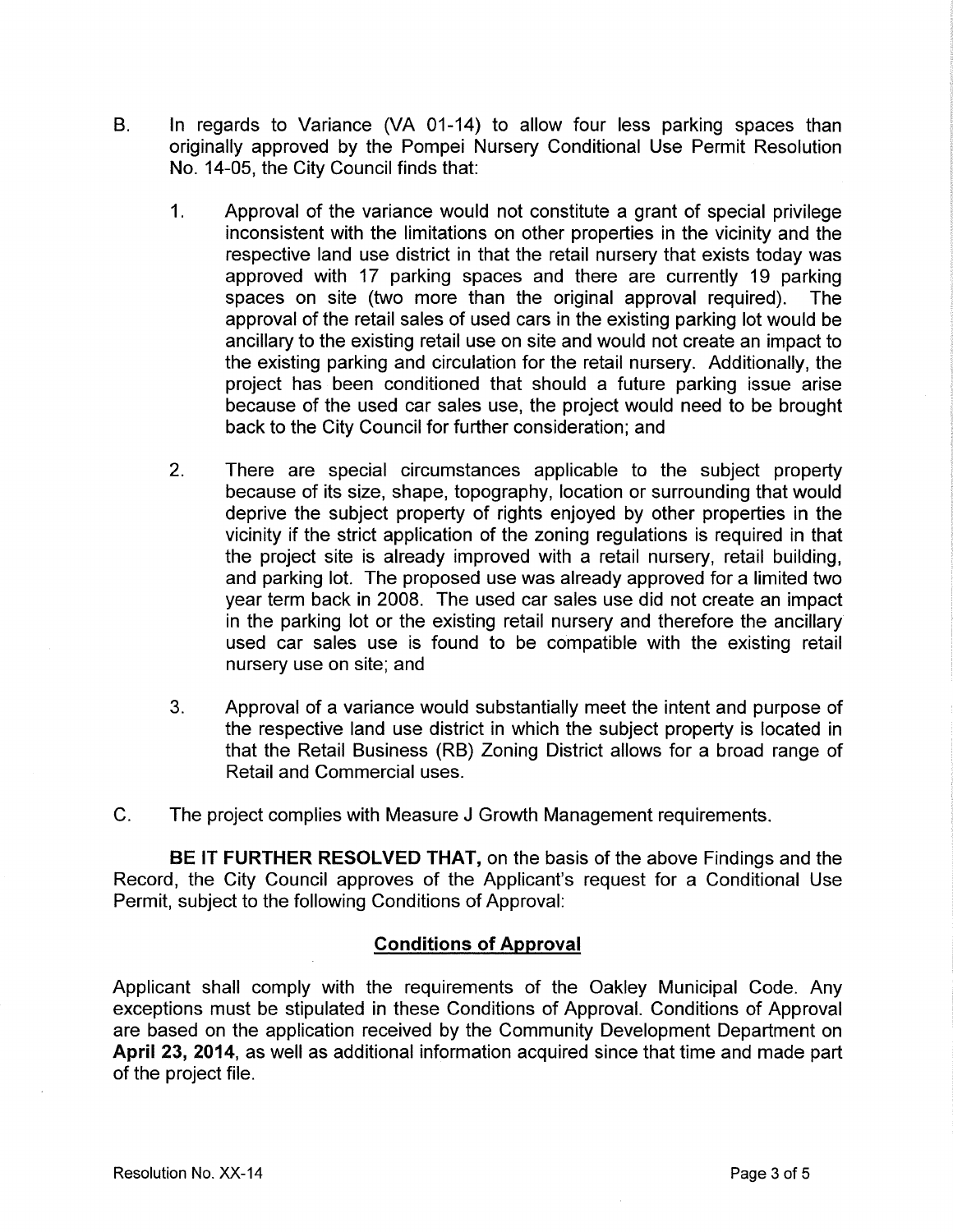# **THE FOLLOWING CONDITIONS OF APPROVAL SHALL BE SATISFIED PRIOR TO THE ESTABLISHMENT OF THE USE UNLESS OTHERWISE NOTED:**

# **Planning Division Conditions**

# **General:**

- 1. This **Conditional Use Permit (CUP 01-14)** and **Variance** (VA **01-14)** is approved, as shown on the revised plans, date stamped by the Community Development Department on **April 23, 2014,** and as modified by the following conditions of approval, subject to final review and approval by the Community Development Director.
- 2. This approval shall be effectuated within a period of three (3) years from the effective date of this resolution by establishing the use (receiving a Business Tax Certificate, etc.) and if not effectuated shall expire on **May 27, 2017.** Prior to said expiration date, the applicant may apply for an extension of time pursuant to the provisions of the Zoning Code.
- 3. This approval is separate from the Pompei Nursery Planning Commission approval Resolution 14-05. All conditions in Resolution 14-05 are still valid and in effect.
- 4. All conditions of approval shall be satisfied by the owner/developer. All costs associated with compliance with the conditions shall be at the owner/developer's expense.
- 5. The applicant shall defend, indemnify, and hold harmless the city or any of its boards, commissions, agents, officers, and employees from any claim, action or proceeding against the city, its boards, commissions, agents, officers, or employees to attack, set aside, void, or annul, the approval of the project. The city shall promptly notify the applicant of any such claim, action or proceeding. The city shall have the option of coordinating the defense. Nothing contained in this condition shall prohibit the city from participating in a defense of any claim, action, or proceeding if the city bears its own attorney's fees and costs, and the city defends the action in good faith.

## **Site Plan:**

- 6. A maximum of five vehicles at any one time may be offered for sale on the property at 4701 Main Street.
- 7. Vehicles for sale shall not use more than the five dedicated parking spaces as shown on the Site Plan dated April 23, 2014.
- 8. Vehicles may be parked in the five dedicated parking spaces overnight. The advertising used on the vehicles shall conform to all of the conditions of approval contained in this resolution.